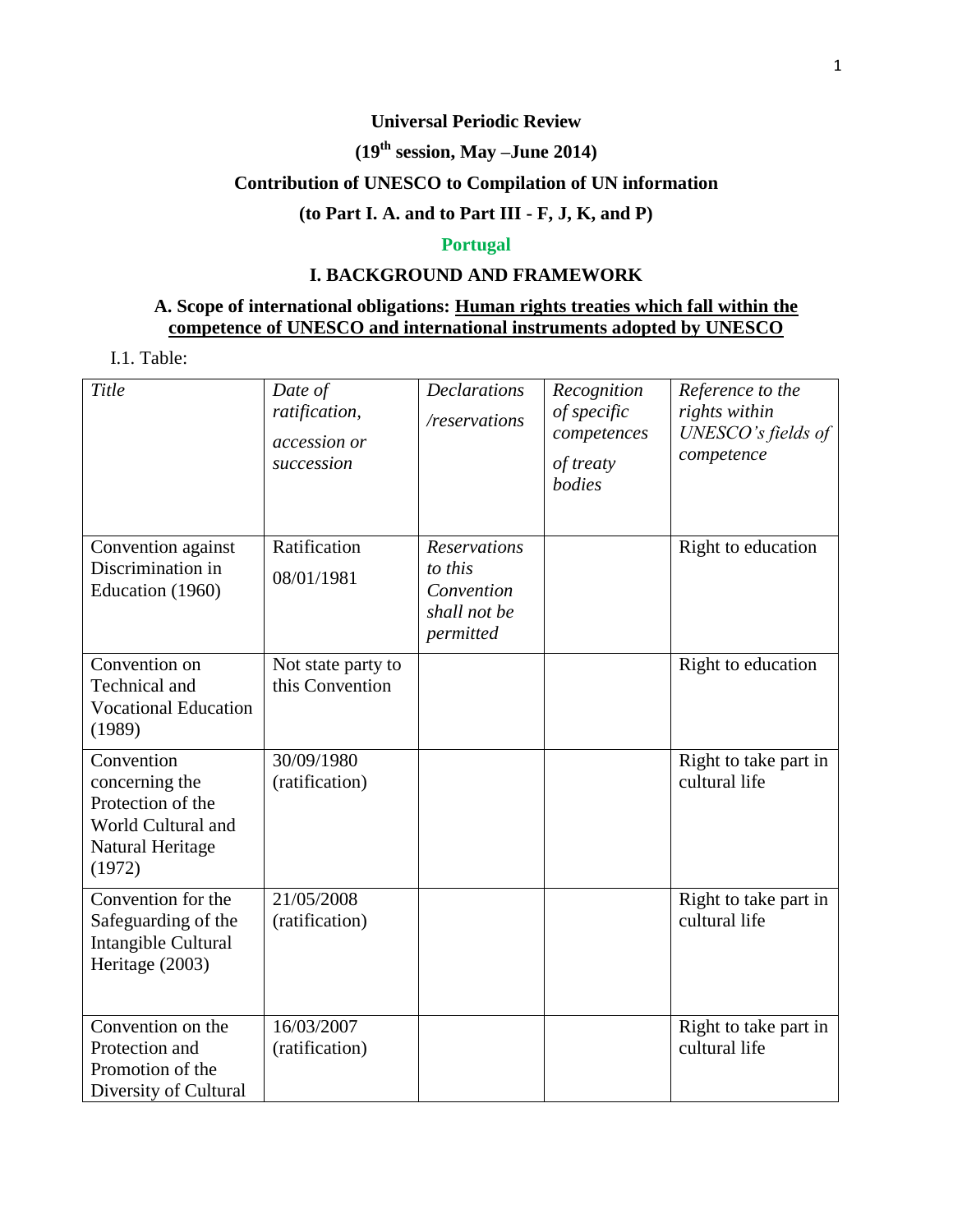| Expressions (2005) |  |  |
|--------------------|--|--|
|                    |  |  |

## **II. Input to Part III. Implementation of international human rights obligations, taking into account applicable international humanitarian law to items F, J, K, and P**

## **Right to education**

## **Constitutional Framework:**

2. The 1976 Constitution of the Portuguese Republic<sup>1</sup> guarantees the right to education in Articles 73 and 74. **Article 13** ensures that "All citizens possess the same social dignity and **are equal before the law**" and that "**No one may be privileged, favored, prejudiced, deprived of any right** or exempted from any duty for reasons of ancestry, sex, race, language, territory of origin, religion, political or ideological beliefs education, economic situation, social circumstances or sexual orientation". According to **Article 43**, "**The freedom to learn and to teach is guaranteed**", and "the state may not program education and culture in accordance with any philosophical, aesthetic, political, ideological or religious directive". More, article 43 provides "**the right to create private and cooperative schools**".

# **Legislative Framework:**

- 3. The basic legislative framework for education in Portugal is made up of:
	- The **Comprehensive Law on the Education System (No. 46/86 dated 14 October 1986)<sup>2</sup> .**
	- Law No. 115/97 of September 19th, 1997<sup>3</sup>, which amends Law No. 46/86 of October 14th which decrees **the Basic Law of the Education System**. **Law No. 49/2005**, of August  $31st^4$  is a second amended to this Law, and the first amended to the **Basic Law of Financing Higher Education.**
	- Law No. 85 of August 27th, 2009<sup>5</sup> establishes the regime of compulsory schooling for children and youths that are of school age, and enshrines universal pre-school education for children starting from the age of 5 years old.
	- The Decree-Law No. 3/2008 of January 7<sup>th</sup>, which defines the specialized support given to pupils (in pre-school, primary and secondary education) with permanent special educational needs.

 $\overline{\phantom{a}}$ 

<sup>&</sup>lt;sup>1</sup> <http://www.en.parlamento.pt/Legislation/CRP/Constitution7th.pdf>

 $^{2}$  <http://dre.pt/pdf1sdip/1986/10/23700/30673081.pdf>

<sup>&</sup>lt;sup>3</sup> <http://dre.pt/pdf1sdip/1997/09/217A00/50825083.pdf>

<sup>4</sup> <http://dre.pt/pdf1sdip/2005/08/166A00/51225138.pdf>

<sup>&</sup>lt;sup>5</sup> <http://dre.pt/pdf1sdip/2009/08/16600/0563505636.pdf>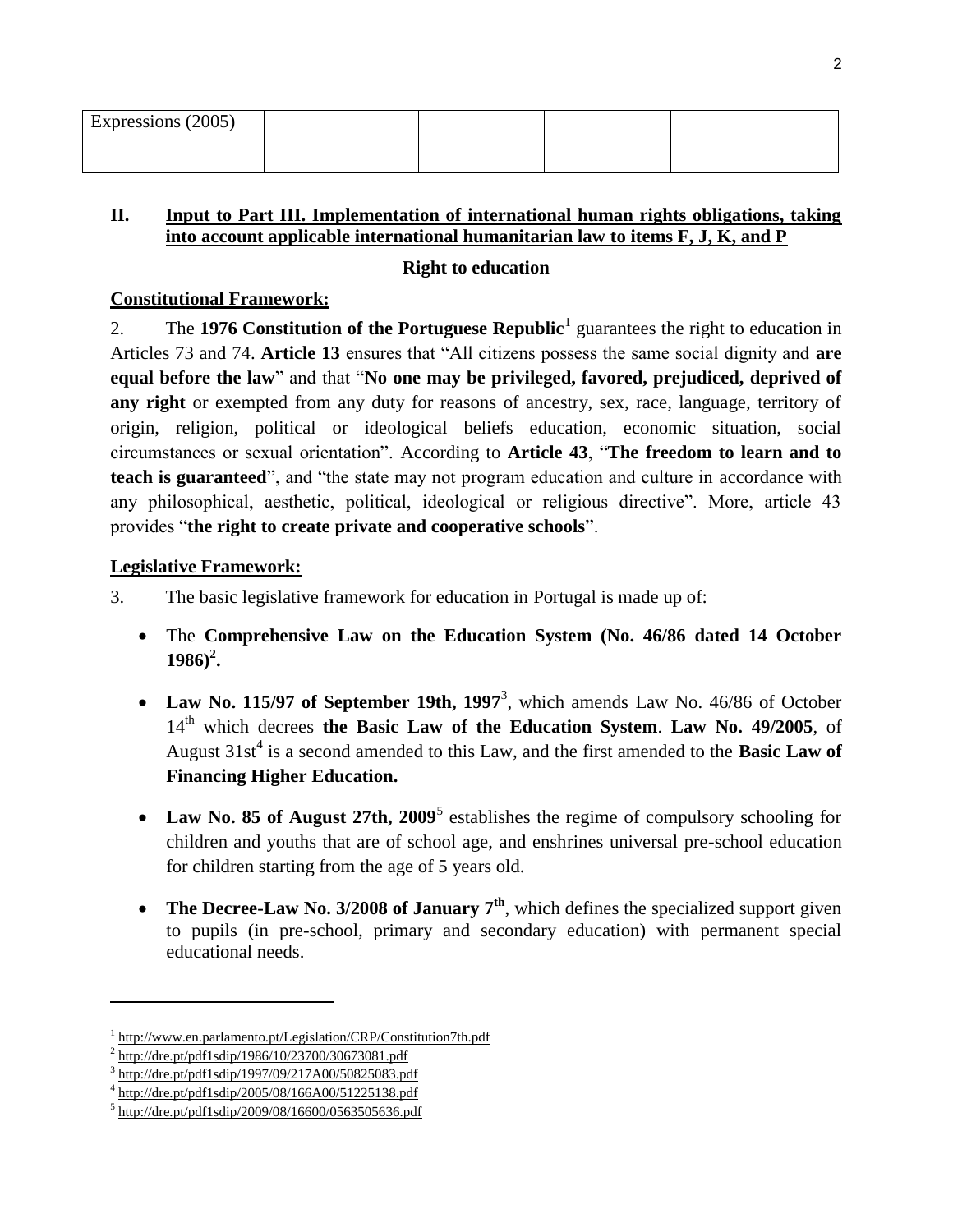### **Policy Framework:**

4. According to his National Report submitted in 2006, the Government has outlined a medium/long-term strategy designed to give Portugal a direction for its modernization and development. It has also laid down a set of social policies that are intended to ensure social cohesion. The major objectives of the government's efforts are thus to:

- **Fight school failure and early school leaving** (by promoting measures such as the progressive expansion of school attendance, the consolidation of basic education, compulsory attendance of schooling for all young people up to the age of 18).
- **Expand the opportunities for lifelong learning** (to attract to school the active members of the population who need to pursue or complete their academic or qualification paths).
- **Make school the center of educational life**.

5. Work done in schools is designed to ensure that all students enjoy the conditions needed to achieve educational success. The Ministry of Education and other government bodies had create a whole range of measures that together encompass pre-school, basic and secondary education:

- **Alternative curricular paths**: schools are responsible for proposing and managing specific measures designed to diversify their curricular options. They're also responsible for forming classes with alternative curricular paths for students up to the age of 15 who find themselves in those situations: repeated school failure; problems with integration into the school community; a risk of marginalization, social exclusion or dropping out.
- **Rehabilitation and development plans**: in order to respond to every kind of learning difficulty, rehabilitation plans include differentiated teaching methods in the classroom, specific Portuguese language teaching activities for students from foreign countries.
- **Program to generalize the provision of school meal.**
- **Program to integrate pupils for whom Portuguese is not a mother-tongue.**
- **Education for children of itinerant professionals.**
- **Inclusive Education**

 $\overline{\phantom{a}}$ 

6. The government has paid special attention to the immigration and ethnic minority field and has established a set of priorities that are based on the principle that we must fight all forms of ethnic/racial discrimination and any form of xenophobia, particularly where work, education and citizenship are concerned.

7. The **High Commission for Immigration and Ethnic Minorities** (ACIME)<sup>6</sup> has laid down a number of major lines of action:

<sup>&</sup>lt;sup>6</sup> <http://www.acidi.gov.pt/es-imigrante/legislacao/legislacao-portuguesa/acime>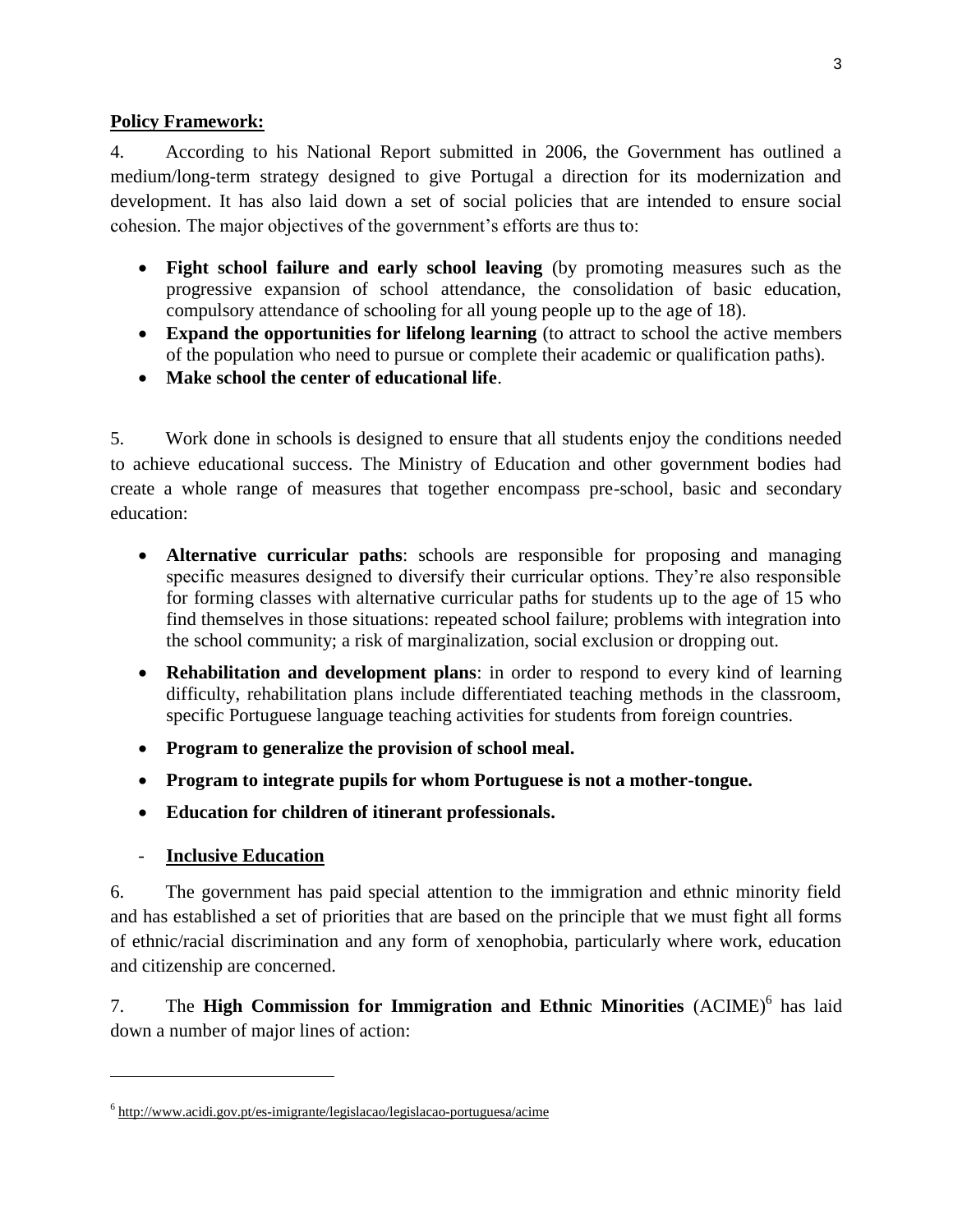- Guarantee the real exercise of rights and fulfilment of duties by foreign citizens in Portugal.
- Promote the teaching of Portuguese Language and Culture to immigrants, particularly those who are not from Portuguese-speaking countries, so as to facilitate their integration.

8. Moreover, the national policy for gender equality is based on the core of principles of the Beijing Platform for Action.

# **Cooperation:**

9. Portugal is party to the 1960 UNESCO Convention against Discrimination in Education (CADE) since 1981. Portugal did not report for the Eighth Consultation on the measures taken for the implementation of the Convention against Discrimination in Education (covering the period 2006-2011).However, it reported for the:

- Sixth Consultation of Member States (covering the period 1994-1999).
- Seventh Consultation of Member States (covering the period 2000-2005).

10. Portugal did not report within the framework of the Fourth Consultation of Member States on the measures taken for the implementation of the 1974 UNESCO's Recommendation concerning Education for International Understanding, Co-operation and Peace and Education relating to Human Rights and Fundamental Freedoms (covering the period 2005-2008). It has not yet reported within the framework of the Fifth Consultation of Member States the measures taken for the implementation of the 1974 Recommendation (covering the period 2009-2012).

11. Portugal reported within the framework of the First and Second Consultations (1993 and 2011) on the measures taken for the implementation of the 1976 Recommendation on the Development of Adult Education.

12. Portugal is not party to 1989 UNESCO's Convention on Technical and Vocational Education.

# **Cultural rights**

# Freedom of creative activity, artistic freedoms, right to conduct cultural practices – cultural heritage practice

# Normative framework:

13. The Portuguese cultural and natural heritage falls under the law 11/1987 that applies to natural heritage and under the law 107/2001 that applies to cultural heritage. Law 11/1987 creates the bases of the environmental policy to establish a human and ecologically balanced environment, and to enhance and guarantee the continuity of use of natural resources,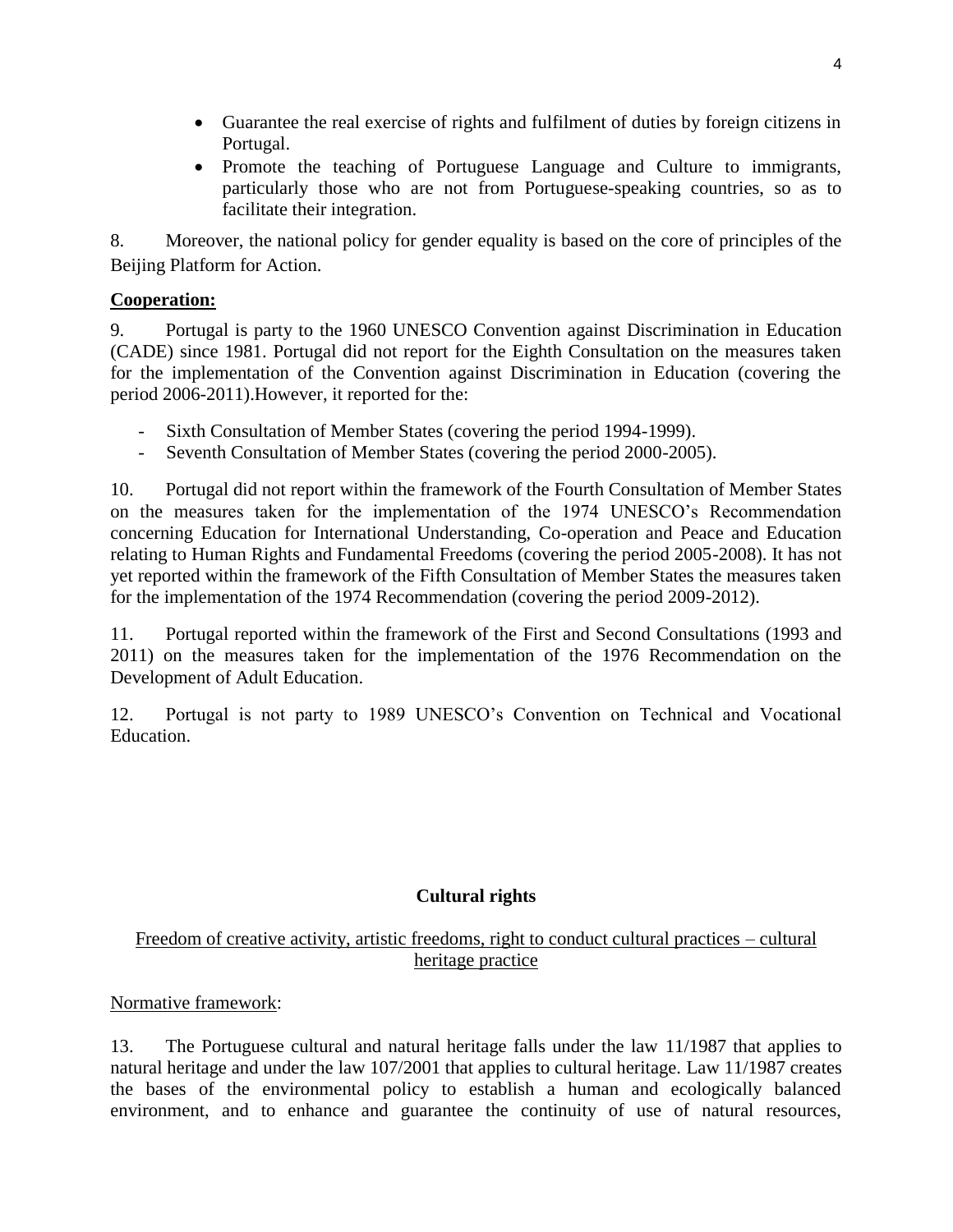qualitatively and quantitatively, as a prerequisite sustainable development. Law 107/2001 establishes the basis for the policy and cultural heritage protection regime. It defines that all immovable cultural heritage sites inscribed on the List of World Heritage are automatically classified as "national monument" and thereby protected by the State. Its articles 7, 10 and 11 set out in particular the rights and responsibilities of all citizens with respect to the fruition of cultural heritage (article 7), the creation of associations defending cultural heritage (article 10), as well as the responsibility to preserve, defend and valorize cultural heritage (article 11). In addition to the above-mentioned laws, specific legislation applies in the autonomous regions of Madeira and the Azores.

### Institutional framework:

14. At the national level, three institutions conduct complementary activities in the fields of architectural and archaeological heritage: the General Directorate for Cultural Heritage and Museums (DGPC), the Portuguese Institute for Archaeology (IPA) and the Portuguese Institute for Conservation and Restoration (IPCR). In 2012, these institutions have undergone noteworthy merging and administrative reconfiguration. At the local level, certain site-specific departments of the national entity exist in order to coordinate the implementation of the national legislation and responsibilities.

#### Policy measures:

15. In specific World Heritage properties, agreements between the national authorities and the municipalities are set up to provide a framework for the implementation of the legal requirements. Furthermore, the legal figure of a "public company" has been created to respond to the need to assemble a large number of public and private partners in the governing board while ensuring a joint funding system and a daily management entity. Most cultural heritage entities depend on public core funding. Public funding thus determines their economic viability, including the amount and quality of services delivered to the citizens in terms of information, education and dissemination. Ratification of the 2005 UNESCO Convention did not immediately engender specific measures or policies arising from implementation of the Convention. However, the principal guidelines underpinning Portuguese public policy recognise that the Convention's values are of fundamental importance for Portugal.

### Work with civil society:

16. The Portuguese Law 107/2001 supports the creation of non-governmental groups and associations for the defense of cultural heritage. The national level's work with civil society consists mainly of the publication of specific information documents and the provision of administrative guidance upon request. For the 2005 Convention, the key challenge is to achieve greater involvement of civil society through major reinforcement of the dissemination and promotion of the Convention. Strong and close collaboration between the various entities is also indispensable, including the public and private sector, central, regional and local government, public administration and civil society.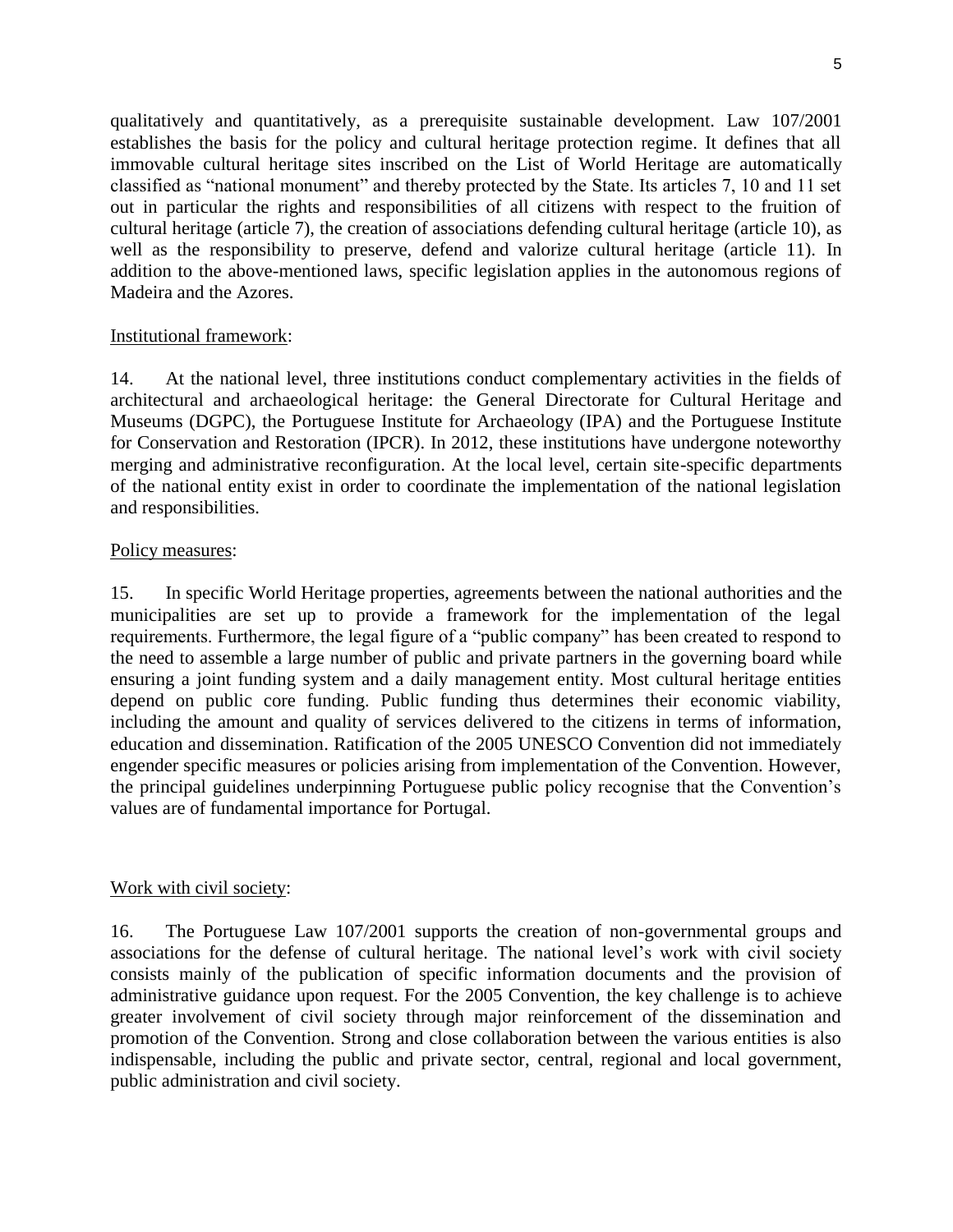#### **Freedom of scientific research**

17. With regard to contribution of science and technology to development, Portugal reported to UNESCO within the framework of the on-going consultations with Member States on the monitoring of the implementation and a possible revision of the 1974 Recommendation on the Status of Scientific Researchers. In general, in Portugal, the principles and practices related to the development of scientific research correspond to the provisions of the 1974 Recommendation which are aimed at guaranteeing freedom of scientific research.

#### **Freedom of opinion and expression**

#### Constitutional and Legislative Framework:

18. Freedom of expression and press freedom are guaranteed under Article 37 and Article 38 of the Constitution of Portugal (2005).

19. Defamation remains a criminal offence in Portugal under Article 180 of the Penal Code, punishable with up to six months of imprisonment or a fine. Under Articles 183 and 184, if the offense is committed by means of publicity or social communication, or committed against a public official by reason of the performance of his duties, the penalties are aggravated.

20. A freedom of information has existed in Portugal since 2003 in addition to the 1993 Law of Access to Administrative Documents.

Media Self-Regulation:

21. Media self-regulating mechanisms are developed in Portugal through such entities as the Portuguese Journalists' Union.

#### Safety of Journalists:

22. UNESCO recorded no killing of journalists in Portugal between 2008 and 2012 and journalists work in a safe environment.

#### **III. RECOMMENDATIONS**

#### **Right to education**

23. Portugal should be encouraged to submit state reports for the periodic consultations of UNESCO's education related standard-setting instruments.